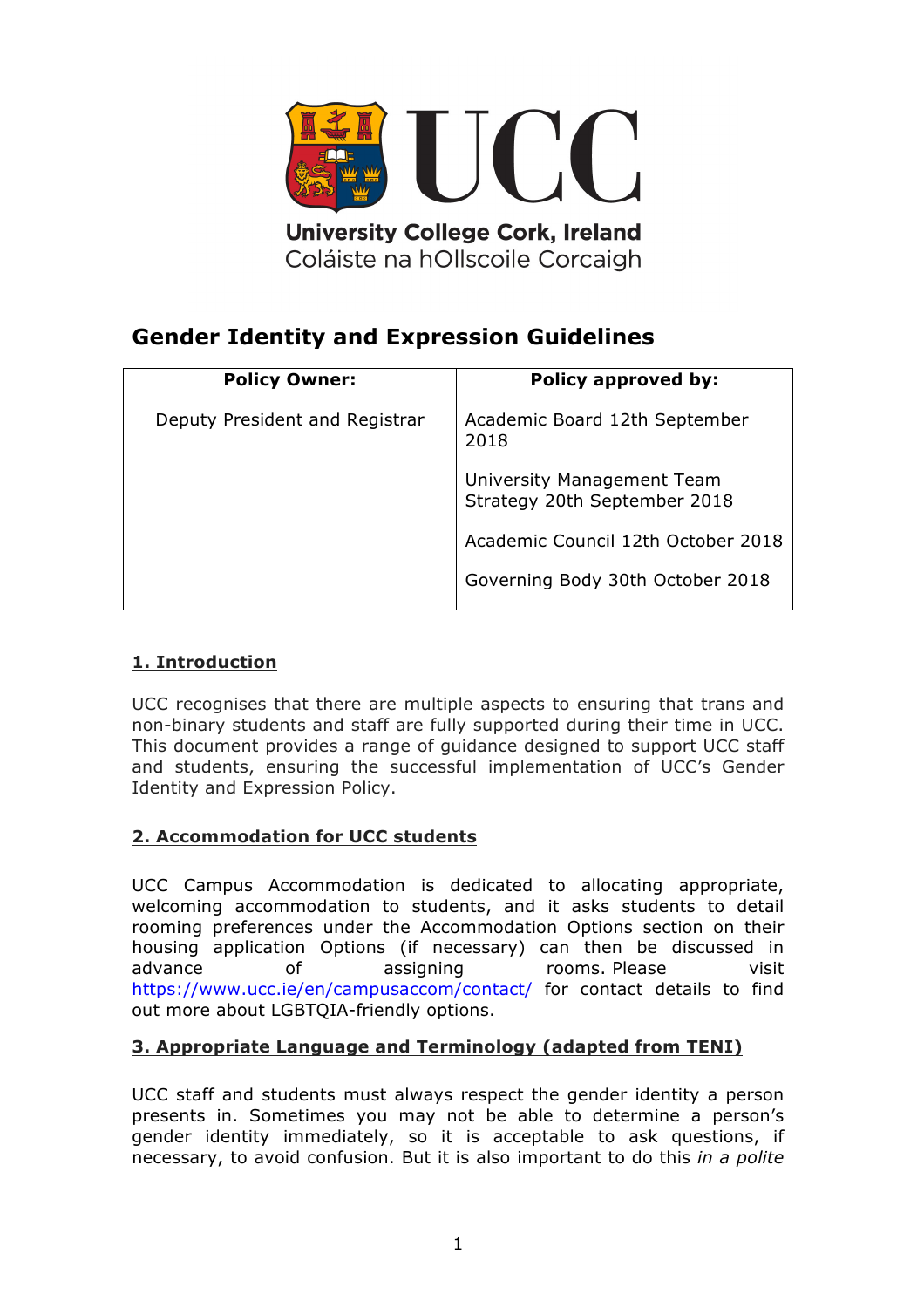*and non-intrusive manner*. The following provides some guidance in ensuring that people of all genders are treated with respect:

## *3.1 Designated Name*

If necessary, politely and circumspectly ask for clarification of the way the person wishes to be addressed if unsure (i.e. their name).

# *3.2 Pronouns (he/she/they)*

- If you aren't sure what pronouns (he/she/they) to use, listen to see how the person refers to themselves.
- If you still cannot find out a person's pronoun, an easy approach is to be gender neutral: use the plural pronouns 'they' and 'their' in the singular sense or the individual's name.
- As University members adjust to a change in name and pronouns, they may make mistakes. Adjusting to a change in gender is not about perfection, but about respect. If you are unsure of how a person would wish to be addressed it is acceptable to politely ask: "Excuse me, which pronoun do you use?" or "Excuse me, how do you wish to be addressed?"
- If you accidentally use the wrong pronouns, just apologise once and continue with the conversation. Make a concerted effort not to make the same mistake again.
- Many University staff have adopted the practice of identifying their own pronoun (e.g. she/her) as part of their email signature. This is one way of cultivating a transgender and non-binary-friendly environment.

# *3.3 Being 'out' or not*

- Some people are 'out' open about their gender identity or expression – and others are not. Always respect the person's choice. Remember that there is no legal requirement for someone to reveal their gender identity at work or university, and they may have only provided information to certain individuals within the University.
- When referring to a person in their absence, you should use their designated pronouns. It respects their identity and helps prevent confusion and embarrassment for everyone.
- Do not disclose a person's trans status without their consent.

#### *3.4 Glossary of Terms*

• Please see UCC's Gender Identity and Expression Policy for a glossary of terms which explains gender and transition-related processes.

# **4. UCC Clubs and Societies**

Students should be fully supported to participate in UCC Student Clubs and UCC Student Societies in accordance with their gender identity. Staff should be fully supported to participate in UCC Sports and Social Club and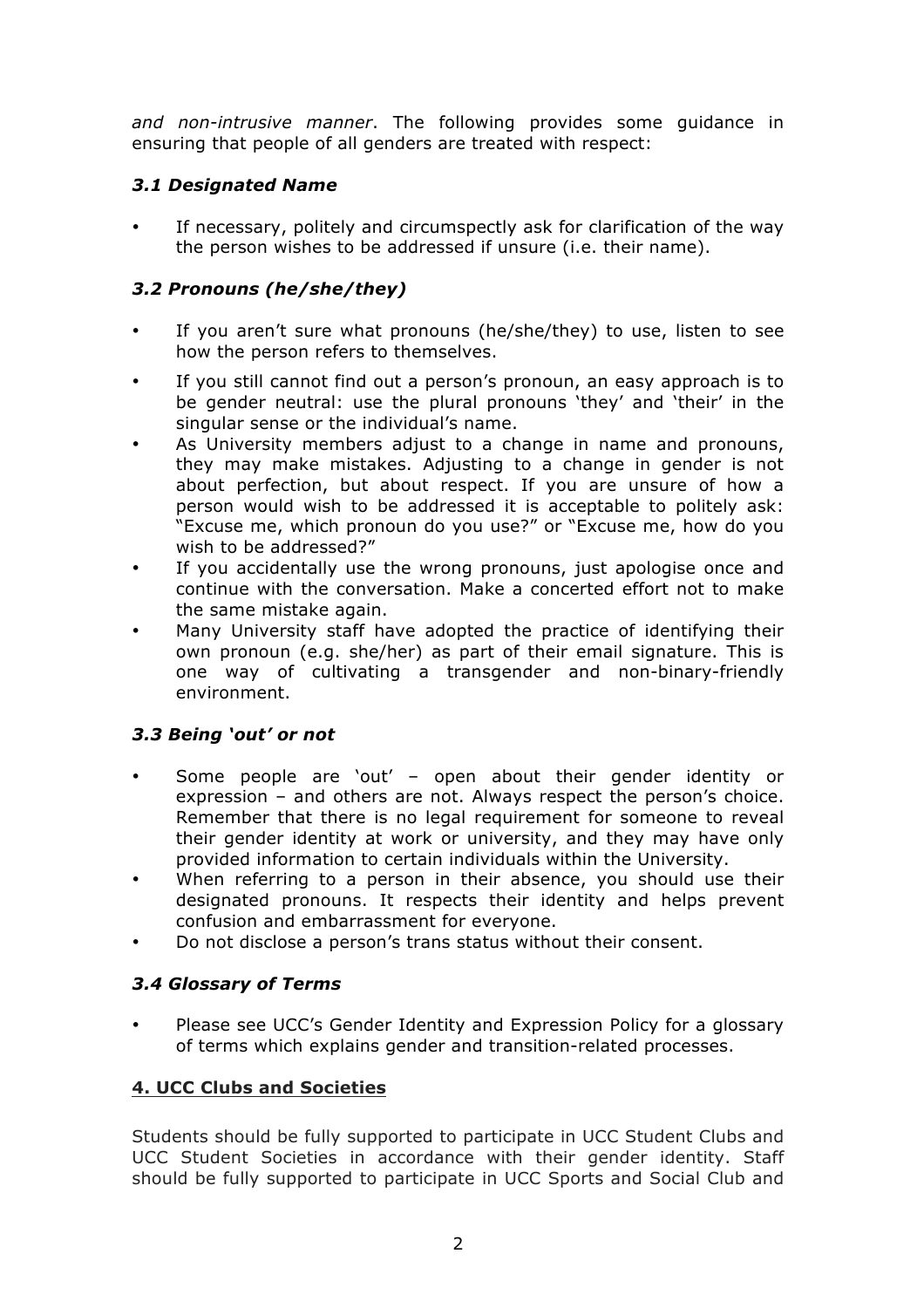other relevant UCC Clubs in accordance with their gender identity. In particular, students and staff should be supported to participate in their chosen sports and/or teams, and to use particular changing facilities, in accordance with their gender identity.

## **5. Communication (Conversations, Email Correspondence etc.)**

When communicating internally and externally online and offline, UCC staff and students should be aware of potentially discriminatory attitudes concerning diverse gender identities and expressions of gender identity (e.g. regarding pronouns, names, physical appearance, speech, use of facilities), and create a supportive, welcoming, non-judgmental environment allowing open conversations. Along with the guidance on appropriate language (in section 3 above), the following are some guidelines to guide conversations:

- 1. Always think of a person as being the gender that they want you to think of them as. This applies to conversations *with and about* a person.
- 2. Do not assume that a person's gender identity is problematic, or that it is at the root of other issues.
- 3. Respect people's privacy and only make reference to gender identity issues if they are relevant. Do not ask a person what their 'real' name is. Trans and non-binary individuals can be understandably sensitive to revealing such information, especially if they believe that it will have a negative effect on how they are perceived.
- 4. Respect boundaries. If you are going to ask a question which you believe may be personal, then you should ask if it is okay to ask a personal question. Respect the individual's decision. Personal questions do not simply pertain to genitalia or relationship statuses. Asking questions in relation to an individual's progress transitioning or the surgeries they may have undergone could be perceived as being personal.
- 5. When talking to individuals, where possible use open ended questions (instead of questions requiring yes or no answers). Be aware of any non-verbal cues which could hinder communication (e.g. body language). Be aware of gender diversity and use inclusive language (e.g. partner rather that boyfriend/girlfriend) when discussing relationships. Equally, be careful not to appear patronising or condescending.

# **6. Confidentiality**

Transgender and non-binary staff/students have the right to discuss their gender identity or expression openly, or to keep that information private. Do not tell others about a person's gender status without permission. To do so may be a violation of the dignity, identity and privacy of the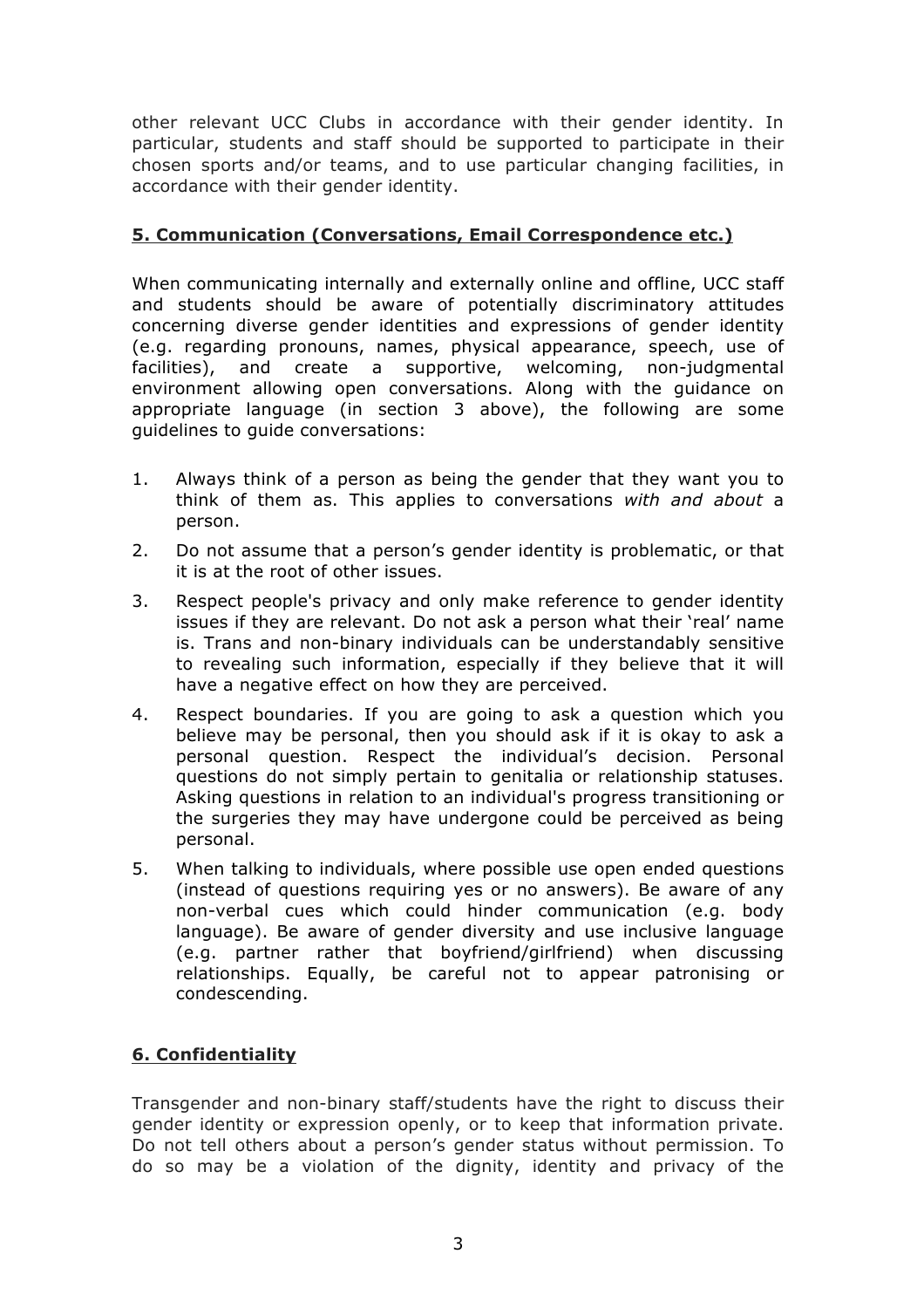individual. If documents have to be kept which identify any element of an individual's birth identity, then they should be kept, *as far as is reasonably practicable*, confidential.

# **7. Dress Codes**

Dress codes impact on all trans people and non-binary people, particularly if they are forced to wear clothing that doesn't align with their gender identity or expression. Dress codes, where relevant, should use gender neutral language. If a person is transitioning, then the University should engage with the student or staff member on the issue of dress code if applicable in the circumstances.

# **8. Facilities (Changing Rooms, Toilets)**

A person should have access to 'men-only' and 'women-only' areas – such as changing rooms and toilets at the point when they start to live in their preferred gender. It is not acceptable to restrict a trans person to using disabled toilets or other unisex facilities, although providing that option can be helpful for non-binary and trans people, and some prefer to use unisex facilities. The University currently has 20 Universal Access toilets in 13 buildings, and will endeavour to have more of these facilities when new builds or refurbishments are undertaken. Our Universal Access toilets are located as follows:

**Áras na Laoi** G. 29 **Áras na Mac Léinn** (Student Centre) Ground Floor and First Floor **Biosciences Institute** G. 29 **Boole Lecture Theatres** B. 32 **Boole Library** GT. 21, 1T.05, 2T.05 and 3T.05 **Brookfield Health Sciences Complex** Lower Ground Floor **Food Science Building** E1.07 and 2.43 **Geography Building** Ground Floor **Kane Building** 1.19 **Main Restaurant** G. 30 **O'Rahilly Building** G.103 and 2.93 **Student Union Common Room** Ground Floor **Western Gateway Building** First and Second Floors

Please note that single stall changing facilities are also available in the swimming pool area of the Mardyke Arena. A map of all Universal Access toilets (previously named Gender Neutral toilets) is available at this link: https://www.ucc.ie/en/media/campuslife/AllGender2015.pdf

# **9. Forms and Questionnaires**

When designing forms or questionnaires, questions on gender should ideally include further options in addition to 'male' and 'female such as 'non-binary', 'self-defined (state)' and 'prefer not to disclose'. Include the non-binary option 'Mx' when the options 'Mr', Miss' and 'Mrs' are required.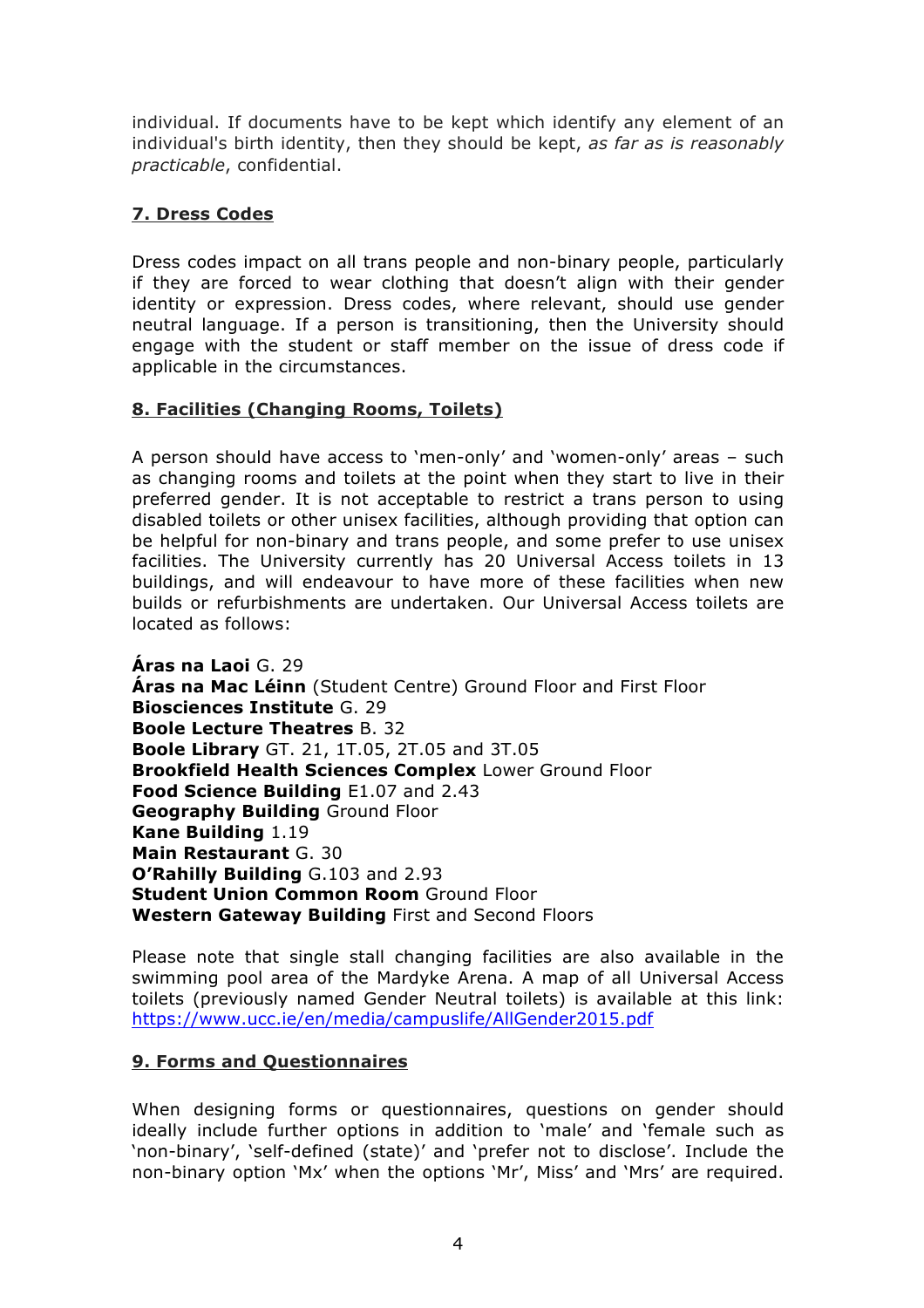It should also be made clear on forms requesting this information what the intended use is, as this may affect how some trans and non-binary people respond. UCC IT systems cannot currently guarantee that options such as 'Mx' or 'non-binary' can be facilitated, but UCC is committed to providing such options in upgrades to our IT systems where feasible.

## **10. International Staff and Students**

UCC recognises that some countries do not have a process in place to enable their citizens to express their gender identity (when different from sex registered at birth) on identification documents such as visas, passports and birth certificates. Consequently some students and staff who are citizens of other countries may not have legal identification in their self-defined gender, and may seek to 'socially' transition while living, working and studying in Ireland. International staff and students who do not have a Gender Recognition Certificate or who have not legally changed their name but wish to have their UCC records changed should read section 11 below.

#### **11. Official UCC Student and Staff Records (See also Section 13 and Appendix 2)**

Given the sensitive and sometimes complex nature of gender identity transitions, staff and students will be allowed to change their recorded name and/or gender in UCC if applying to do so under the UCC Gender Identity and Expression Policy. Otherwise, UCC requires that staff and students who wish to change their recorded name without explicit reference to a change in gender identity must provide legal evidence of a change of name.

Consideration under UCC Gender Identity and Expression policy will be given to changes to records and systems that may be needed to ensure confidentiality, such as library card, e-mail address, and website references etc. No records should be changed without the permission of the UCC student or staff member concerned. Some records can be changed at the request of the individual without the requirement for legal documentation regarding a name change.

The University will make best efforts to change a UCC student's/staff member's official record, and locally held records, in order to reflect a change in name or gender upon request from the UCC student/staff member. UCC cannot guarantee that all records can be changed or deleted. UCC IT systems also cannot currently guarantee that options such as 'Mx' or 'non-binary' can be facilitated. However, UCC is committed to providing such options in upgrades to our IT systems where feasible.

Appendix 2 outlines the flowchart that UCC students and staff should follow when requesting a change on their official University records and local records.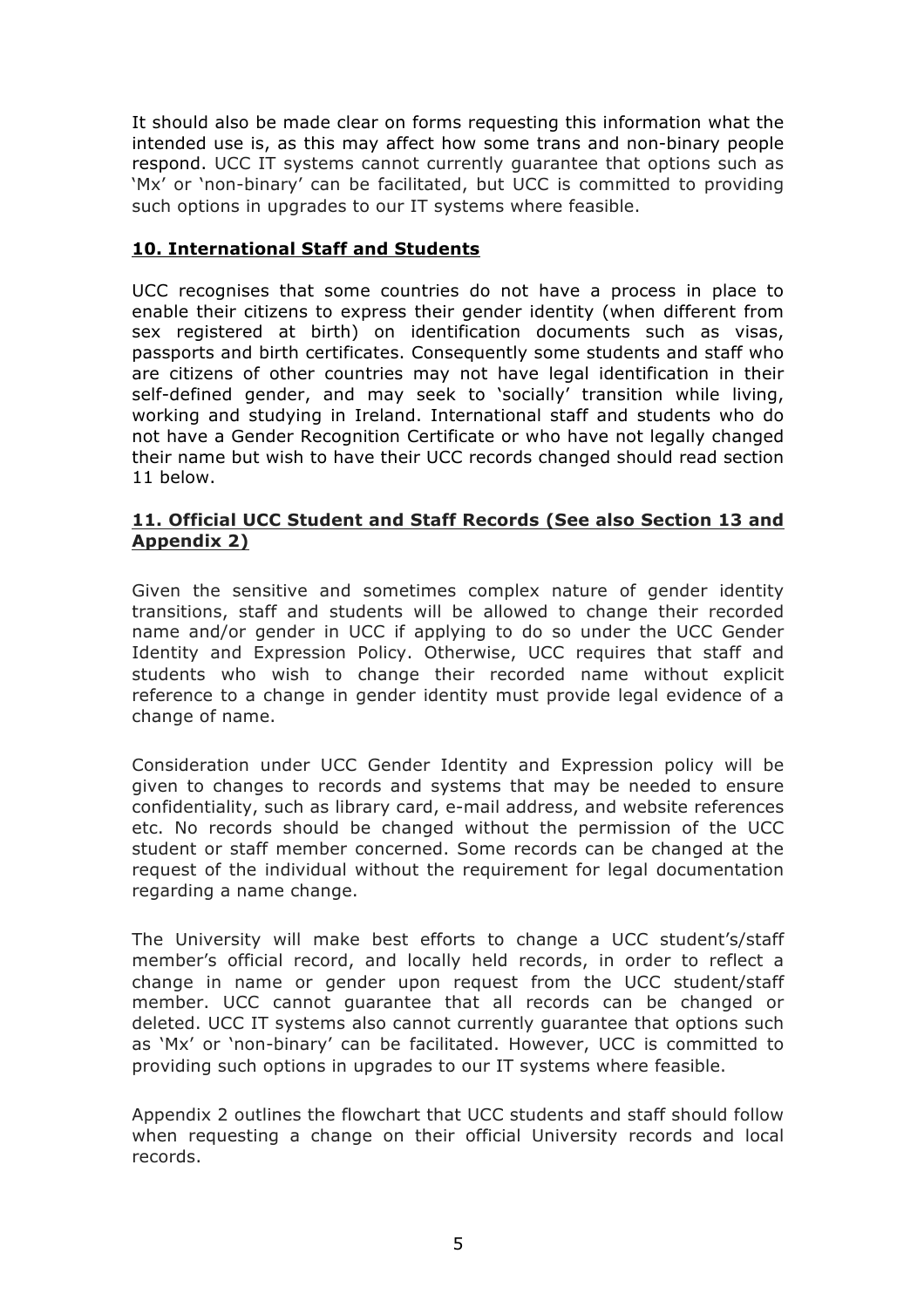## *11.1 For UCC students:*

Students should first note that UCC Student Counselling and Development (https://www.ucc.ie/en/studentcounselling/)

are trained to engage with specific issues facing students who wish to transition or who need support in exploring/understanding their gender identity. However, students do not have to contact Student Counselling and Development if they are receiving sufficient support elsewhere, or if they do not need such support.

A student can only maintain one identity on UCC's interlinked, front-facing, official systems at any given time. Records on the student administration system ITS, Blackboard, e-mail addresses, class lists, student cards and transcripts can be changed without legal documentation of a name change. UCC will supply the student's changed name to the National University of Ireland for their graduation parchment. It is expected that if, or once students have official proof of a name change such as a Gender Recognition Certificate or passport, that they bring the relevant documents to the relevant central University office, as advised by the EDI Unit. If a student's legal name change is not formally registered with the University, then the University shall not be responsible for communicating internally or with third parties using the student's legally recorded name.

Current students wishing to change their records under the UCC Gender Identity and Expression Policy should first contact the UCC Equality Diversity and Inclusion Unit (using the specific email address **genderidentity@ucc.ie**) in confidence. The Equality Diversity and Inclusion Unit will contact Student Counselling and Development for further student support if necessary. The Equality Diversity and Inclusion Unit or Student Counselling and Development as appropriate will work through the transition checklist with the student (Appendix 2). The relevant central University office will be contacted to arrange a meeting at a time that is convenient to facilitate the student's request to change their records.

**Newly registering students** should note that they are required to first register with UCC using their legally recorded name. Students can then contact the Equality Diversity and Inclusion Unit (using the specific email address **genderidentity@ucc.ie**), who will refer the student to the relevant central University office to change their centrally and locally recorded name and/or gender as per the UCC Gender Identity and Expression Policy and Guidelines.

Students receiving appointments to have their central University records changed, and who do not have a legally recorded name change, must be aware that **UCC is often required to communicate with third parties using students' legally recorded name**, e.g., to verify students' identity externally, as required by the Student Support Act 2011 and any other law from time to time enforced. Students who wish to change their name without a legally documented name change must note that UCC may need to communicate with third parties using the student's legal name in the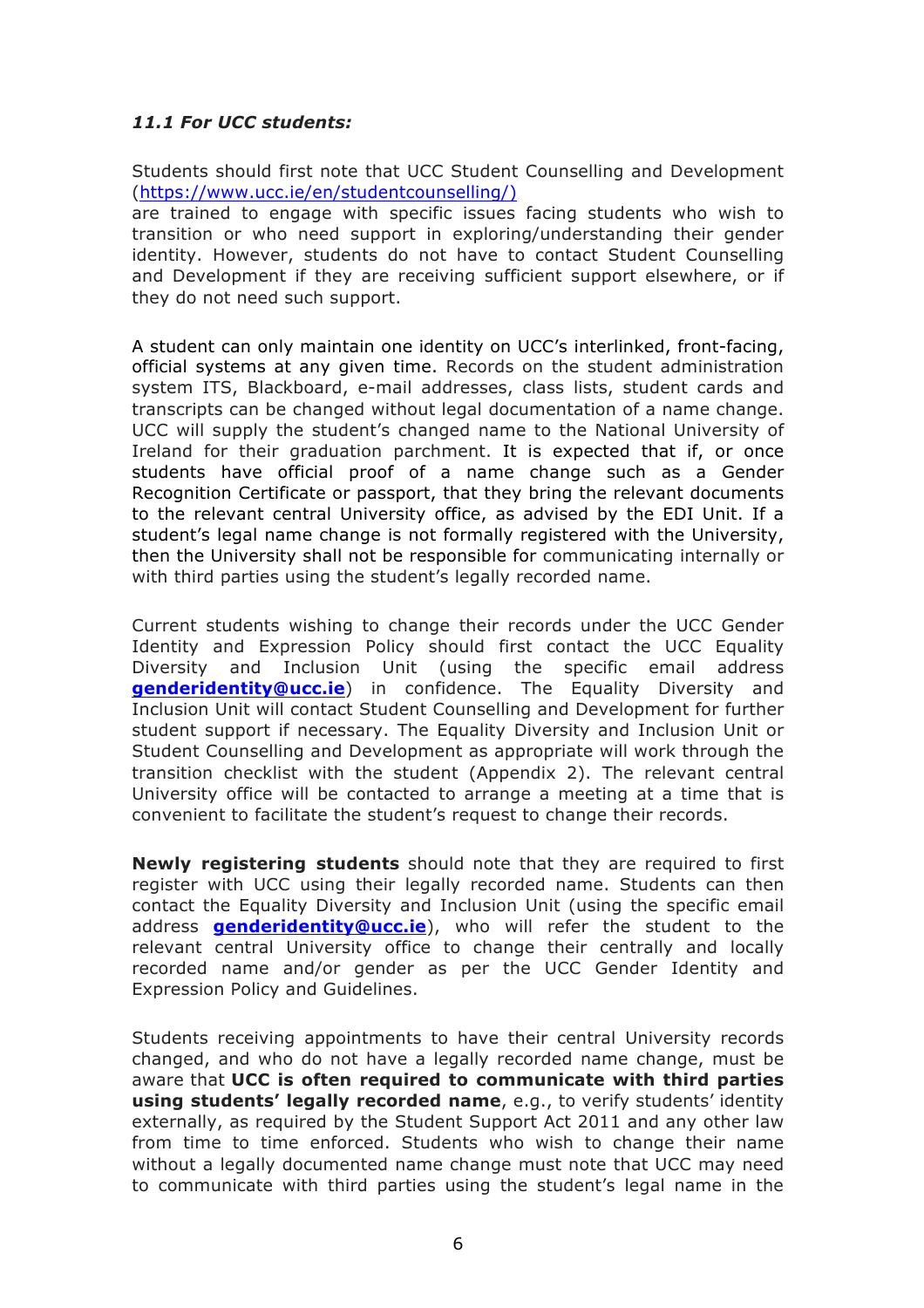areas below. Please note that the list of third parties below is not exhaustive, and that UCC is not responsible for any complications that arise regarding communication with these or other third parties.

- Garda vetting: Students who need to apply for Garda vetting as part of their UCC course of study will need to apply for vetting using their legal name. Students who wish to progress to a postgraduate course that requires Garda Vetting (e.g. any course that involves placement with under-18s) should also take note of this<sup>1</sup>;
- Government departments, including but not limited to the Department of Social Protection;
- Immigration authorities;

<u> 1989 - Johann Stein, marwolaethau a bh</u>

- Professional regulatory bodies, including but not limited to to the Medical Council and the Teaching Council;
- Current and future job applications;
- Future applications to study in UCC or elsewhere;
- Grants and awards schemes external to UCC.

Given the potential complications for students who wish to change their recorded name and/or gender in UCC without corresponding legal documentation, such students will be asked to **take a minumum period of 5 working days to consider their options before finally signing a declaration** that they wish to have their records changed. Students will be referred back to the EDI Unit and potentially further on to Student Counselling and Development as appropriate. This is not to discourage students from changing their records, but to support students to make the right decision for them.

Students who wish to change their name and/or gender on University records should also note that:

- The UCC Student ID Card is not a legal document, and UCC has no control over how/whether the UCC Student ID Card is accepted as a form of valid identification outside of UCC.
- Once a name change takes place, the University will correspond with the student solely by reference to the updated record.
- The name on the student's Permanent Address and Study Address will be changed. Letters from UCC will be addressed using only the student's newly recorded name.

Once the student's central record has been changed, students' own departments and other relevant University departments will be contacted to ensure that best efforts are made to change other local student records.

<sup>1</sup> The National Vetting Bureau has a specific Sensitive Applications Process for students/staff who are undergoing Garda Vetting. This allows applicants for Garda Vetting to disclose their previous gender identity and/or name to the National Vetting Bureau only, and not reveal this information on the vetting application form;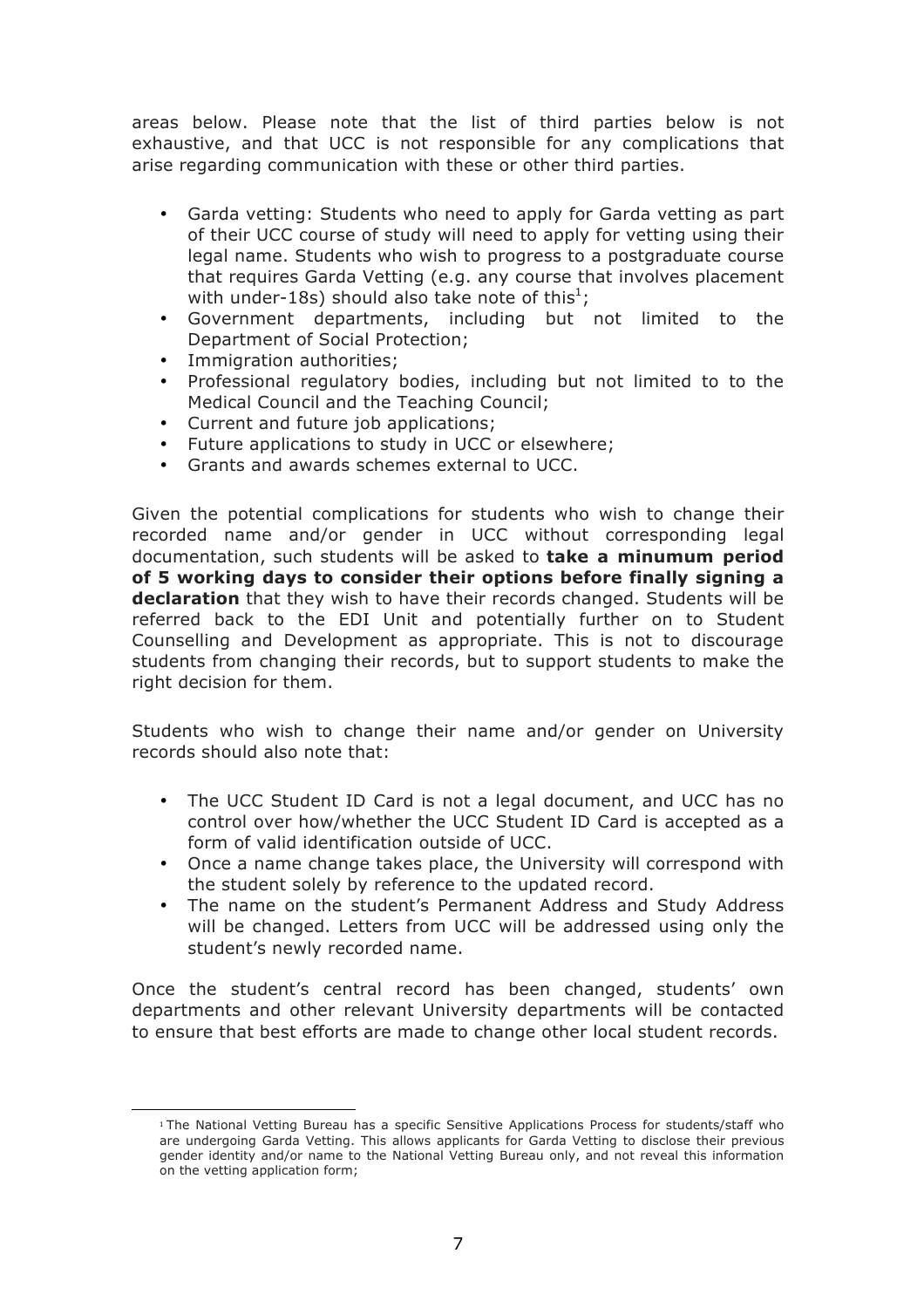**UCC graduates** who wish to change the name on their parchment may present a gender recognition certificate or other relevant legal proof of identity (e.g. passport or driver's licence) to the National University of Ireland (NUI), Merrion Square, Dublin 1 (see http://www.nui.ie/contact/). Once having received evidence of a legal name change, the NUI will inform the UCC Student Exams and Records Office and the UCC Alumni and Development Office of the change of name. UCC will update its records accordingly.

# *11.2 For UCC staff:*

Staff wishing to change their records under the UCC Gender Identity and Expression Policy should first contact the UCC Equality, Diversity and Inclusion Unit (using the specific email address **genderidentity@ucc.ie**) in confidence. The Equality Diversity and Inclusion Unit will then contact Human Resources to arrange a meeting to facilitate their request to change their records and to work through their transition checklist (Appendix 2) if necessary.

Where a name change and/or gender change is requested, all Human Resources records will be updated. The changes will be recorded in Core HR, and all records that originate from the Core HR system will be updated. It is expected that if, or once staff have legal documentation of a name change such as a Gender Recognition Certificate or passport, they bring the relevant documents to Human Resources. A staff member's own department and other relevant University departments will be contacted to ensure that best efforts are made to change local records.

Once a name change occurs the University will correspond and engage with the staff member by reference to the updated record. An employee can only maintain one identity on UCC's front-facing, interlinked official systems at any given time. If a name change is not formally registered with the University then the University shall not be responsible for communicating internally or with third parties using staff members' legally recorded name.

Staff who wish to change their recorded name and/or gender should also note that:

- **There will be circumstances where an employee's legal name is required to be used by law**, such as Garda Vetting, and correspondence with government departments/agencies. UCC is not responsible for any complications that arise regarding communication with third parties in the case of staff who do not have legal documentation of a name change.
- The UCC Staff ID Card is not a legal document, and UCC has no control over how/whether the UCC Staff ID Card is accepted as a form of valid identification outside of UCC.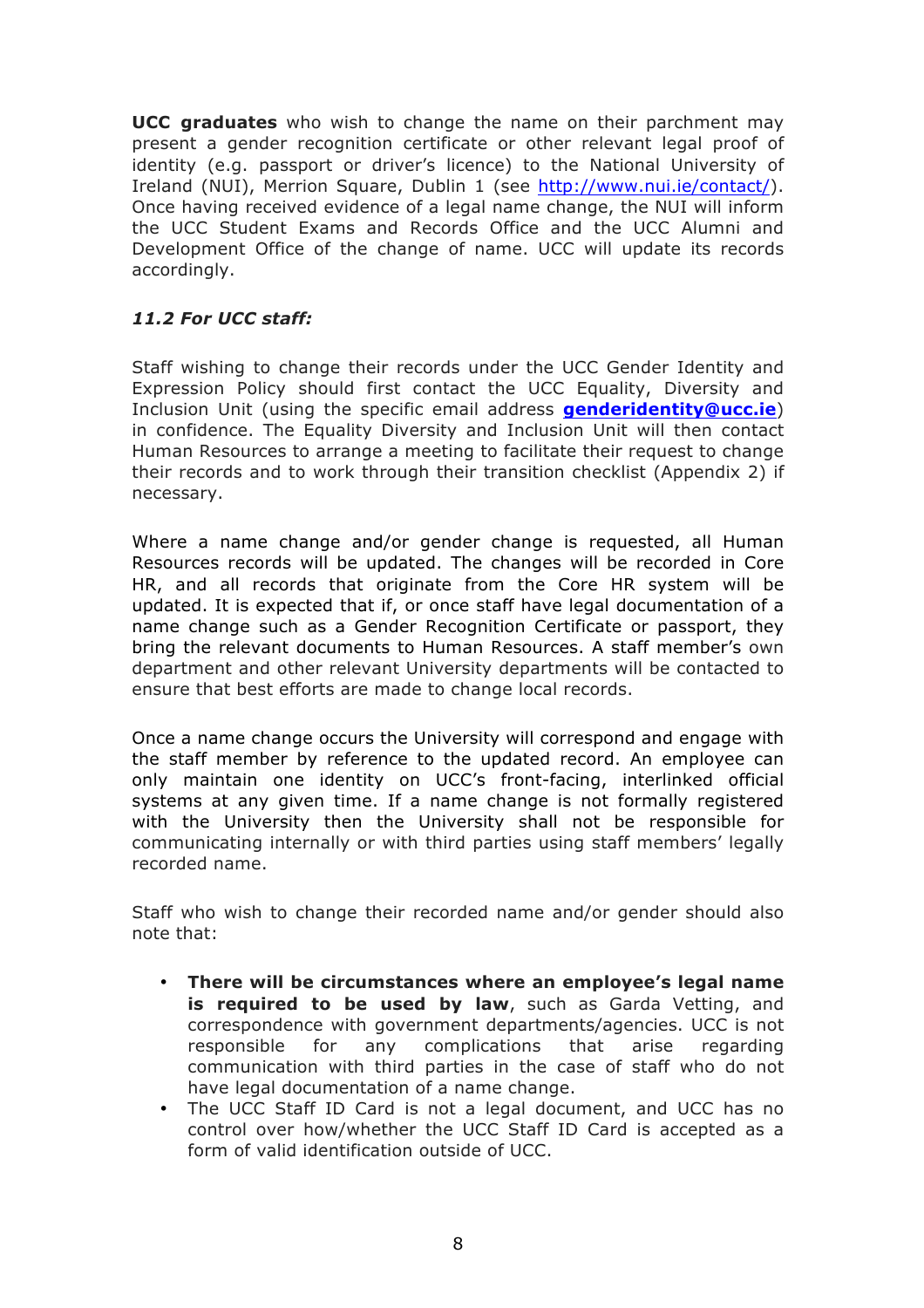• The name on staff members' Home Address will be changed. Letters from UCC will be addressed using only the staff member's newly recorded name.

If a staff member wishes to change their recorded name and/or gender in UCC without corresponding legal documentation, such staff will be advised to take a minumum period of 5 working days to consider their options before signing and returning a declaration that they wish to have their records changed. Staff will be referred to support (such as access to the Employee Assistance Programme) while deliberating on their position and will be encouraged to consider the matter carefully. This is not to discourage staff from changing their records, but to support staff to make the right decision for them.

Current staff should note that regarding pensions and next of kin:

• Section 19 of the Gender Recognition Act 2015 states that if a person is issued with a gender recognition certificate, it shall not affect the status of the person as the father or mother of a child born prior to the date of transitioning. This must be taken account of when dealing with pensions and next of kin.

## **12. Recruitment**

Applicants to UCC should note that it is not necessary to disclose their trans status as part of the application process. UCC IT systems also cannot currently guarantee that options such as 'Mx' or 'non-binary' can be facilitated, but UCC is committed to providing such options in upgrades to our IT systems where feasible.

#### **13. Supporting People who Come Out as Transgender/Non-Binary**

If someone comes out to you, please be aware that you have been placed in a position of trust. You should never assume that a person who comes out to you has consented to any information being disclosed to third parties. Depending on your role, you may wish to ask the person's explicit consent to disclose information to other people where it is necessary for a specific purpose.

For some members of the UCC community, the coming out process may involve aligning their gender expression with their gender identity. UCC is committed to the principle of gender self-identification, and at all times invite people to name their own identity; never assuming or assigning an identity without prior consultation and consent. If you're not sure what a particular term means it is fine to politely ask the person to explain it to you. For example, people who identify as genderfluid may present on some occasions as male'and on others as female.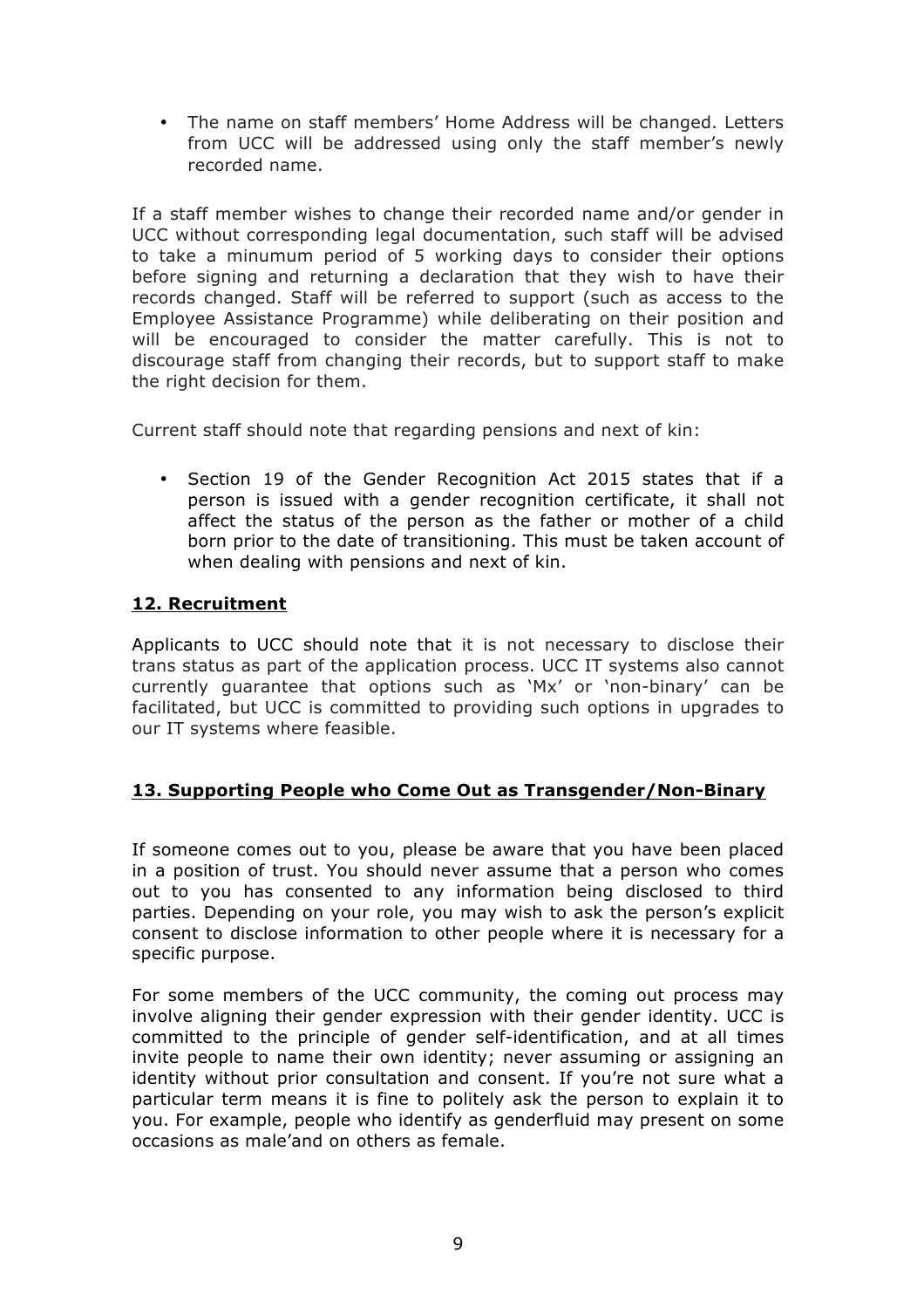## **13. Supporting Transitioning Processes**

As noted in UCC's Gender Identity and Expression Policy, a broad definition of transitioning is: *the process trans people may go through to become comfortable in terms of their gender. Transitioning may include social, physical, mental, emotional and legal components and may not fit into the narrative we are used to seeing. Transition may or may not include things like changing one's name, taking hormones, having surgery, changing legal documents to reflect one's gender identity, coming out to loved ones, dressing as one chooses, and accepting oneself among many other things. Transition is an individual process with multiple, differing pathways.*

It is important to note that each individual will have a different approach to their transition as it relates to the University. Some may want to change their entire University record, yet others may not wish to do so. The University will respect and support individual's choices and wishes. If someone does not wish to change their record, some of the actions below may not apply.

**Medical transition** is a process that is undertaken under medical supervision for the purpose of reassigning a person's sex by changing physiological or other characteristics of sex, and includes any part of such a process. The University aims to support students or members of staff considering medical transition via Student Counselling and Development, and the Employee Assistance Programme respectively. UCC is aware that medical transition may not be applicable, necessary or desirable for all trans individuals for a variety of reasons.

If a student or member of staff has decided to undergo medical transition, they should follow the flowchart in Appendix 2 to arrange a meeting with the EDI Unit to discuss in confidence how they wish to deal with their transition within the context of UCC, and to refer them on to a dedicated staff or student liaison person to agree a process with which they are comfortable.

#### **14. Training and Awareness Raising**

University College Cork is committed to providing professional development training for all staff, including staff who are supporting students or staff through a period of transition/name and/or gender change. Several staff members have participated in general and targeted training to support student and staff members who may need the supports outlined in these policy and guidance documents.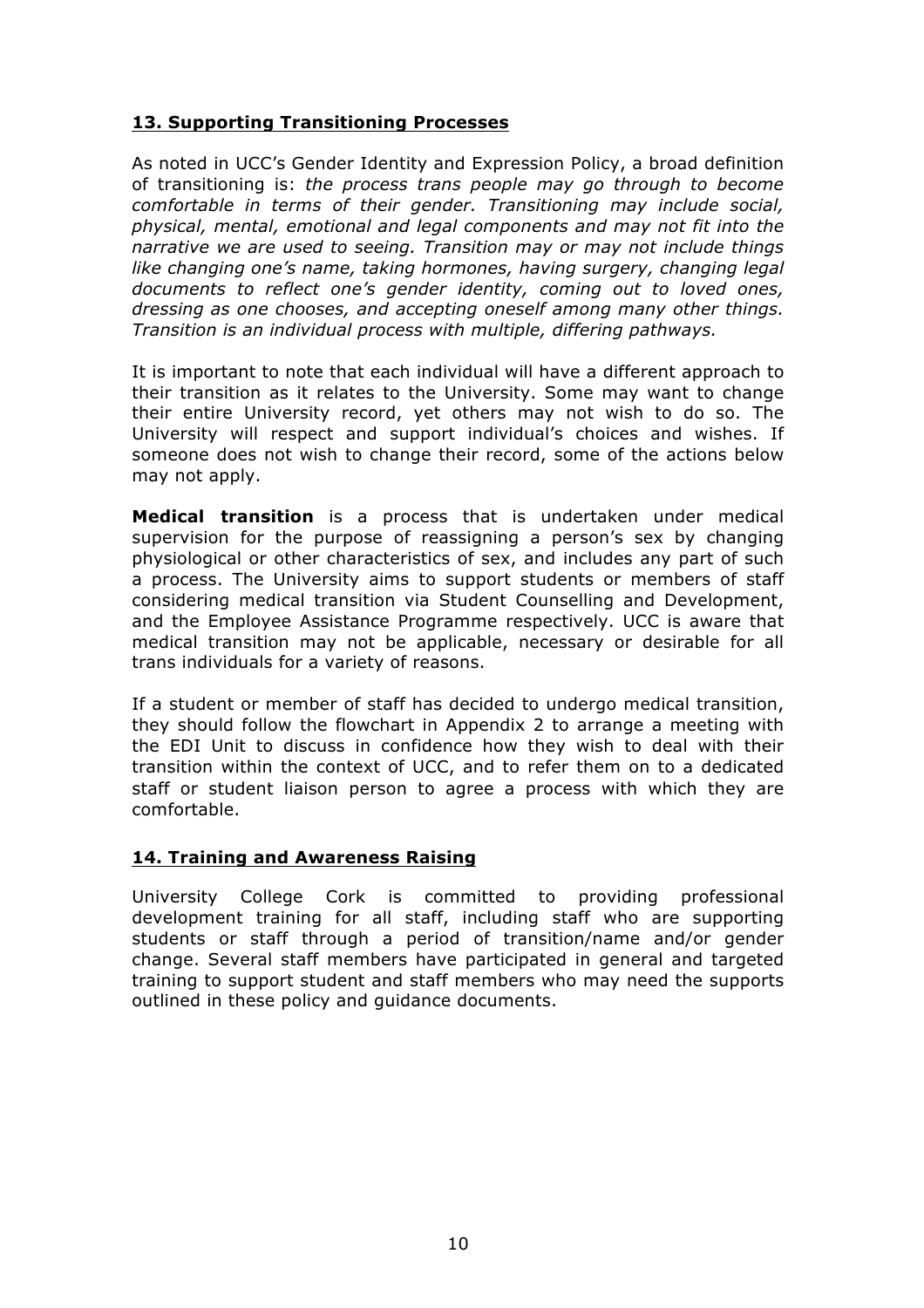## **Appendix 1 Supports and Resources for Students and Staff**

- Campus Watch UCC: https://www.ucc.ie/en/studentexperience/campuswatch/
- Citizens Information: Changing to Your Preferred Gender http://www.citizensinformation.ie/en/birth\_family\_relationships/changin g\_to\_your\_preferred\_gender.html
- Counselling and Development (for UCC Students) https://www.ucc.ie/en/studentcounselling/
- Duty of Respect and Right to Dignity Policy UCC https://www.ucc.ie/en/media/currentstudents/documents/DRRDGBAppr oved.pdf
- Employee Assistance Programme UCC https://www.ucc.ie/en/hr/eap/
- Equality, Diversity and Inclusion Unit UCC http://www.ucc.ie/en/edi
- First Year Experience Co-Ordinator UCC: https://www.ucc.ie/en/study/undergrad/orientation/first-year/
- First Year Student Peer Support UCC: https://www.ucc.ie/en/pass/
- Garda Vetting (see 'Vetting for Transgender persons') https://vetting.garda.ie/Help/FAQ
- Gender Recognition Act Ireland (2015) http://www.irishstatutebook.ie/eli/2015/act/25/enacted/en/pdf
- Gendered Intelligence Resource List: http://genderedintelligence.co.uk/professionals/resources
- Glossary of terms from Transgender Equality Network Ireland (TENI) http://www.teni.ie/page.aspx?contentid=139
- LGBT Staff Network UCC: https://www.ucc.ie/en/lgbtstaff/
- LGBT Student Society UCC: https://lgbtsoc.ucc.ie/
- Niteline Listening Service for UCC students (Mon-Thurs 9pm-1am): 1800 32 32 42 or Chat https://www.ucc.ie/en/pass/niteline/onlinelistening/
- Researcher Staff Association UCC:
- Samaritans: Freephone 116 123
- Staff Ombudsman UCC https://www.ucc.ie/en/staffombudsman/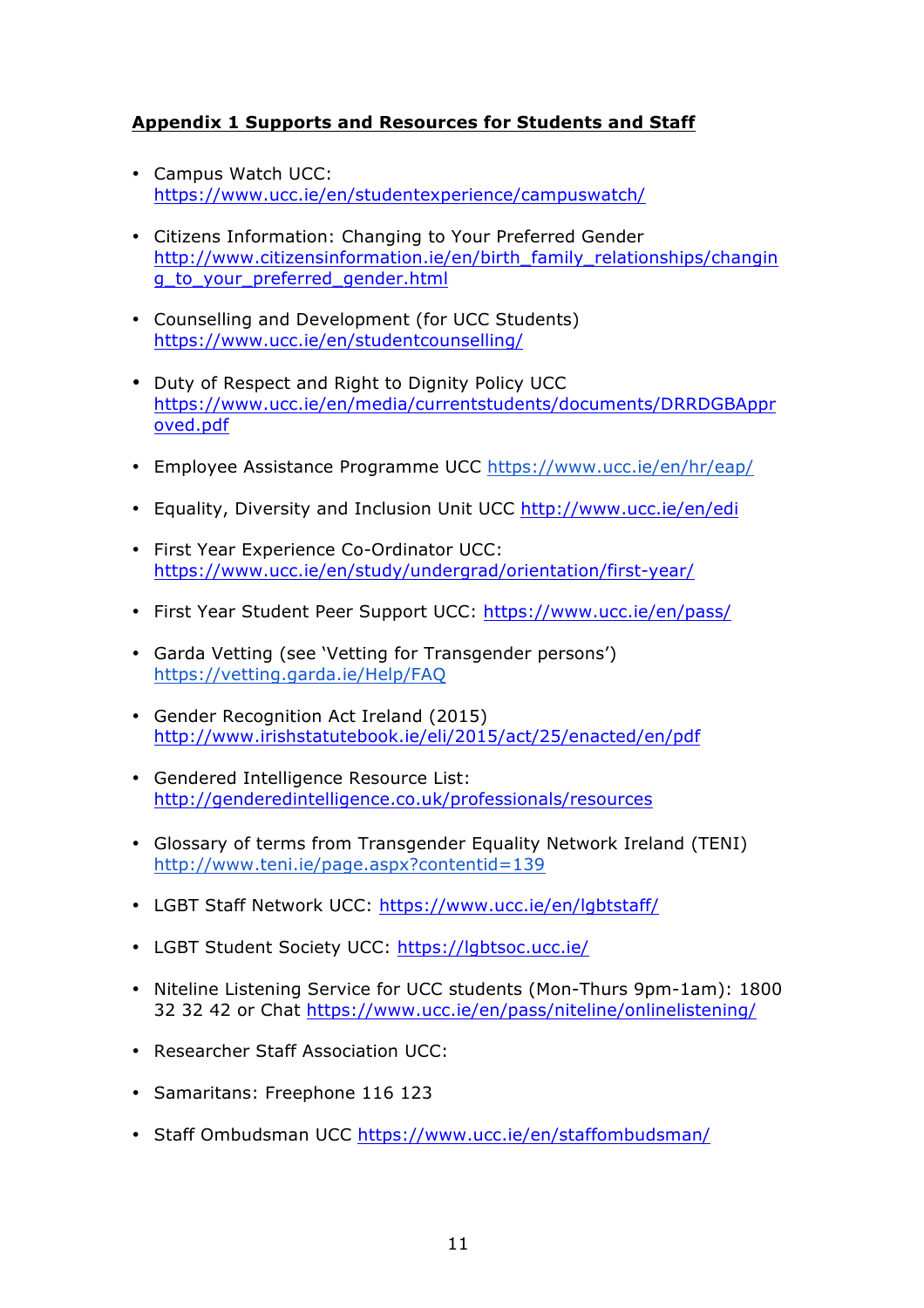- Student Advisor and Ombudsman UCC: https://www.ucc.ie/en/studentombudsman/
- Student Assistance Fund UCC: https://www.ucc.ie/en/saf/
- Student Budgetary Advisor UCC: https://www.ucc.ie/en/studentbudget/budgetaryadvisor/
- Student Health Centre UCC: https://www.ucc.ie/en/studenthealth/
- Student Union Welfare Officer UCC: welfare@uccsu.ie
- *Supporting Black and Minority Ethnic Trans People* by Gender Identity Research and Education Society: https://www.gires.org.uk/inclusivitysupporting-bame-trans-people/
- *Supporting Transgender Inclusion in the Workplace: Guidelines for Employers and Employees* by TENI: http://www.teni.ie/attachments/422b4a34-78af-4b62-9818 aced13ed58ca.PDF
- *Teaching Beyond the Gender Binary in the University Classroom:* https://cft.vanderbilt.edu/teaching-beyond-the-gender-binary-in-theuniversity-classroom/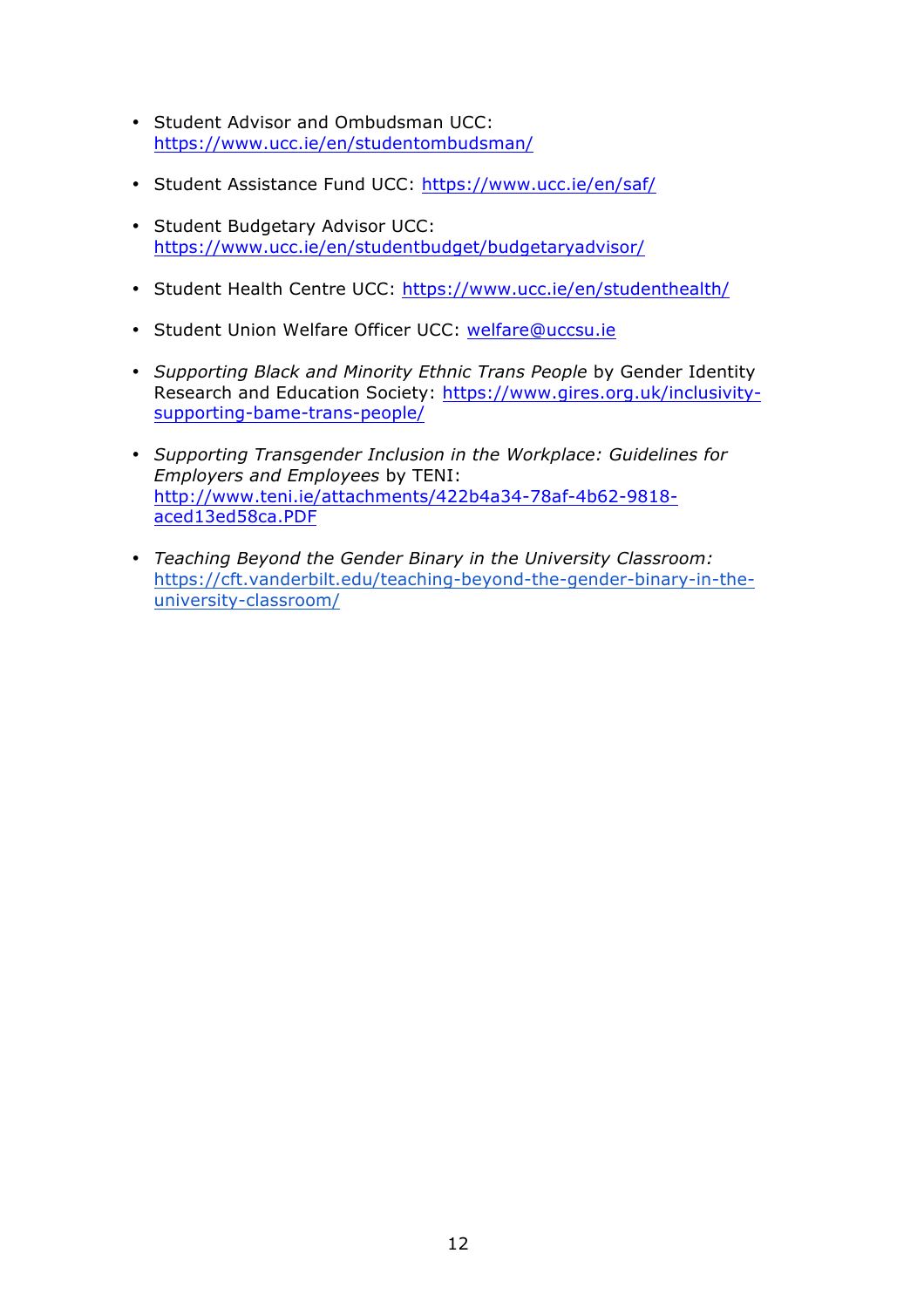## **Appendix 2 Transitioning Process Flowchart**

#### **This flowchart is only a guideline and each case will be treated individually.**

- The individual decides to transition within the context of UCC.
- The individual contacts the Equality Diversity and Inclusion Unit in confidence (using the specific email address **genderidentity@ucc.ie**) to arrange a meeting to discuss how they wish to deal with their transition within the context of UCC, and to agree a process with which they are comfortable. Staff will be referred to Human Resources Wellbeing and Development to work through their transition checklist. Students will work with either the EDI Unit or Student Counselling and Development as appropriate to work through their transition checklist.
- The individual goes through the transition checklist (see below), using it to develop a transition action plan. The Action Plan will be updated on an on-going basis in consultation with the student/staff member.



• Actions are taken according to the agreed action plan by an agreed date, and the University issues a letter to the individual confirming the changes.



- University responsibility:
	- § If acceptable documentation is needed and provided, replace all official records with the affirmed gender, and name where relevant
	- § Update student/staff records
	- § Issue new ID card
	- § Inform other staff and students (in agreement with the student/ staff member)
	- § Provide supports and reasonable arrangements such as Student Counselling and Development (if necessary)
	- § Identify training needs among staff and peer students request training if necessary
	- § Liaise with other Services (e.g. accommodation, facilities) as necessary



- Documents required from individual if possible/necessary:
	- § Confirmation of legal change of name and/or gender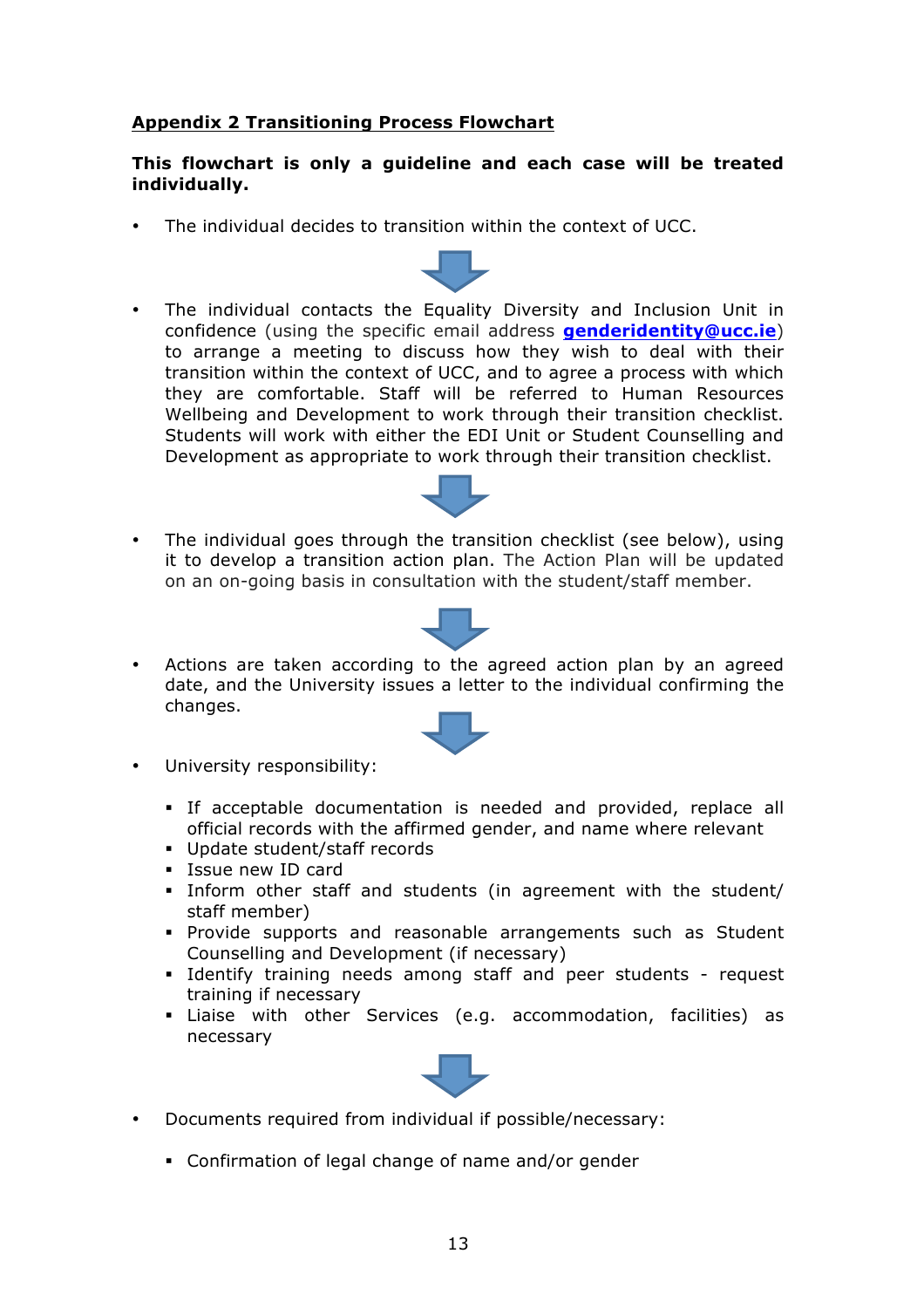## **Checklist to consider when discussing a transition period (Staff and Students)**

What will be the date for Name Change Use of facilities (toilets, changing rooms) Change of records?

What is expected time scale of any medical procedures? (Note the need for flexibility as the timescale for medical procedures may not always be clear from the outset)

At what point will co-workers or students be informed? What will they be informed about and how?

## **Updating Records (Please note that best efforts will be made to update all central and local records)**

*Which identification/ Records will need to be changed? (Check all that apply)*

| <b>Student Records</b>                                                                                                                  |  |
|-----------------------------------------------------------------------------------------------------------------------------------------|--|
| University Student Card ID card (new photograph, names and title)                                                                       |  |
| All central student records systems and databases (e.g. ITS, exams<br>and student profile)                                              |  |
| Information on School/College websites (e.g. student research<br>project, IRIS Profile of staff member listing student as postgraduate) |  |
| Any locally held records with the student area e.g programme and<br>module lists, class lists                                           |  |
| Library records                                                                                                                         |  |
| Personal tutor records                                                                                                                  |  |
| Services used (Counselling and Development, Health Centre,<br>Disability Support Service, UCC PLUS+)                                    |  |
| Login/Email Address                                                                                                                     |  |
| Digital badges (Office of VP for Learning and Teaching)                                                                                 |  |
| Mardyke Arena records                                                                                                                   |  |
| Certificates, e.g training certs, transcripts/ degree certification.                                                                    |  |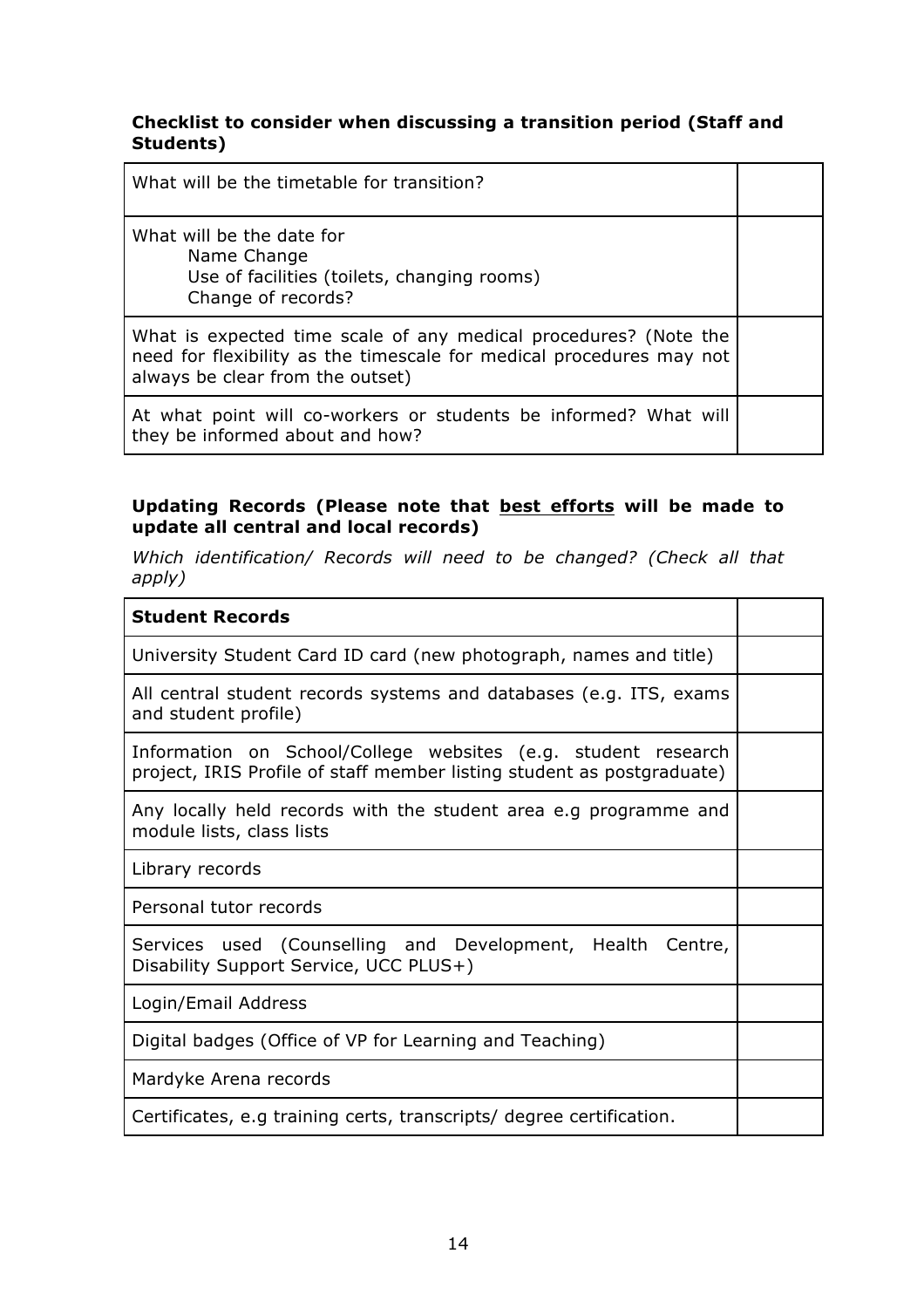| <b>Staff Records</b>                                                                                      |  |
|-----------------------------------------------------------------------------------------------------------|--|
| University Staff Card ID card (new photograph, names and title)                                           |  |
| All central staff records systems and databases (e.g. HRIS)                                               |  |
| Information on school/service websites (e.g. staff biographies, staff<br>names listed on Book of Modules) |  |
| Name plate(s) on office door(s)                                                                           |  |
| Any locally held records with the school/staff area e.g. programme<br>and modules lists                   |  |
| All Human Resources held records                                                                          |  |
| Library records                                                                                           |  |
| Services used (Employee Assistance Programme)                                                             |  |
| Login/Email Address                                                                                       |  |
| Payroll (banking details only with official gender recognition change<br>on the basis of fraud)           |  |
| Employee Benefits (VHI)                                                                                   |  |
| Digital badges (Office of VP for Learning and Teaching)                                                   |  |
| <b>IRIS Profile</b>                                                                                       |  |
| Mardyke Arena records                                                                                     |  |
| Corporate insurance policy                                                                                |  |

# **Supports During Medical Transition (Students and Staff)**

| Will the individual require time off for medical transition?                                                                                                                               |  |
|--------------------------------------------------------------------------------------------------------------------------------------------------------------------------------------------|--|
| If yes, then what accommodation will be made available to the<br>individual in question to ensure they remain on their course of<br>study/in employment so they can return once recovered? |  |
| Are there any professional requirements or attendance requirements<br>that may be affected by the person's absence for medical treatment?                                                  |  |
| Who will need to be informed initially, and what level of information<br>should be provided, in order to offer support and arrangements<br>during the transition?                          |  |